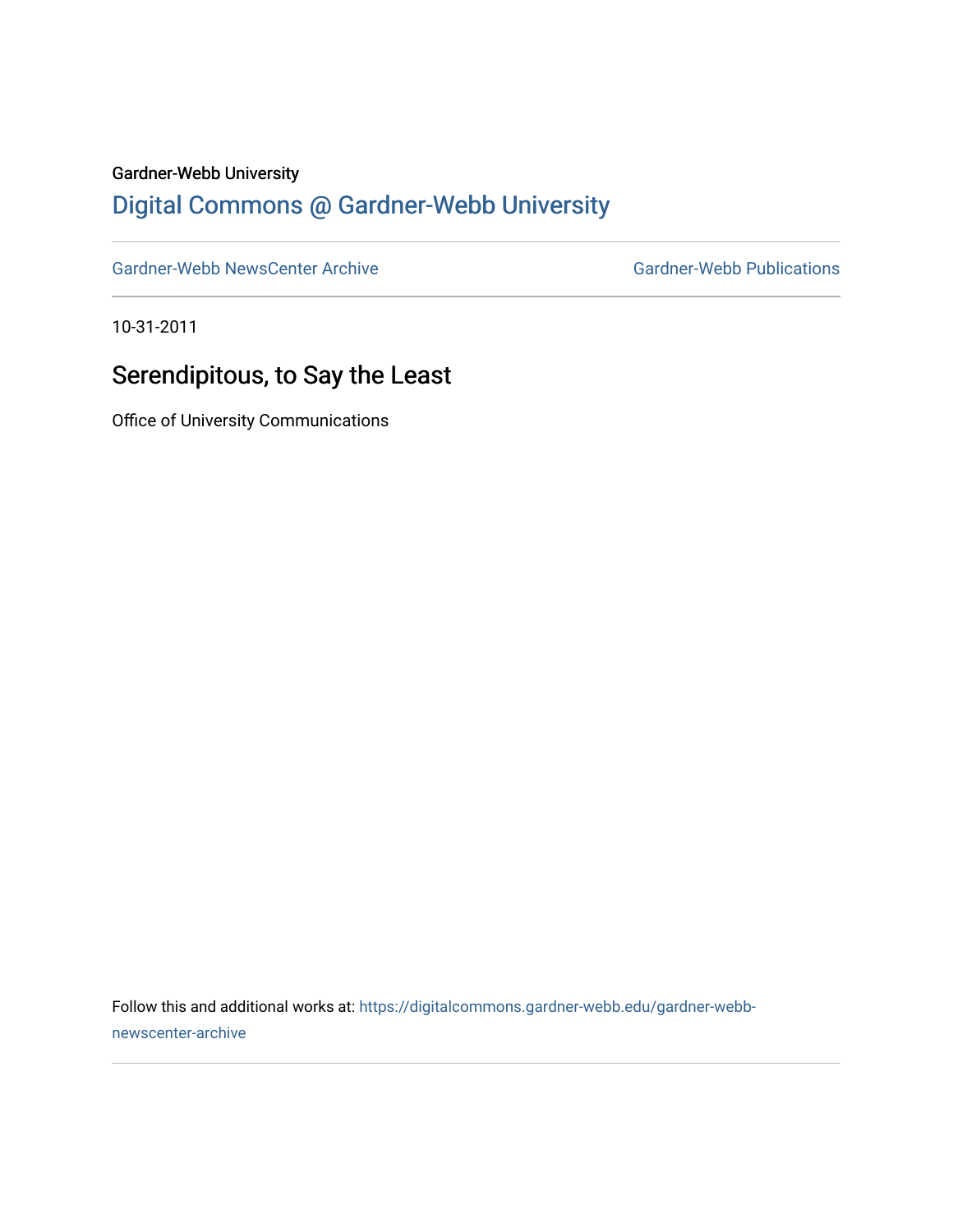# **Serendipitous, to Say the Least**

**webpublish.gardner-webb.edu**[/newscenter/serendipitous-to-say-the-least/](https://webpublish.gardner-webb.edu/newscenter/serendipitous-to-say-the-least/)

Office of University Communications **October 31, 2011** Control of University Communications **October 31, 2011** 

### [stephanie and kendra](http://152.44.63.252/newscenter/?attachment_id=964)

When people discover strange and unexpected connections, like random friends they share in common or obscure places they've both visited, they often remark, "Wow, it's a small world." But in the case of Gardner-Webb sophomore Kendra Bragg and GWU community engagement coordinator Stephanie Richey, that's a bit of an understatement.

Shortly after the fall semester began, Richey was sitting outside the cafeteria offering applications for community service opportunities when a new student she didn't recognize approached and asked, "Hey, you're Stephanie Richey, right?"

"I just thought she was going to ask a question about service," Richey said, "but then she asked if I was from Winston Salem. So now I'm thinking, 'Ok, we're both from Winston so we've got some personal connection.' I still had no idea."

Then Bragg asked, "Did you ever do this program with your youth group in high school called Ceaseless, and did you write to a kid whose family was doing relief work overseas? Yeah, I was that kid. My name's Kendra Bragg."

Now weeks later, Bragg just laughs as Richey recounts the story of their serendipitous reunion outside the cafeteria. "That moment right there? That's the coolest thing that's ever happened to me," Richey says, still shocked. "That's the story I'll tell for the rest of my life."

As it turns out, Bragg met Richey at a "Ceaseless" event in either 2005 or 2006. Ceaseless was an initiative in the Winston Salem area to bring youth groups from various churches together to pray, especially for the persecuted church around the world. Bragg, a 13-year-old whose parents worked for a non-government relief agency in Jordan at the time, was back in the U.S. for a brief visit and was at the Ceaseless event with her youth pastor.

"They paired us up for a silly, ice-breaker game," Bragg remembers. "I was usually very shy, so when I noticed I would be paired with someone, I thought to myself, 'I need to seize this opportunity to make a friend.' I got paired with Stephanie, and I asked if we could exchange email addresses since I was heading back overseas. The rest is history."

Born in Germanton, N.C., Bragg lived in the U.S. until she was 10, when God opened the door for her parents to move overseas, where her father did electrical engineering work and her mother taught English. They lived for several years in Sudan and then for several more in Jordan, before moving back to the U.S. when Bragg was 15.